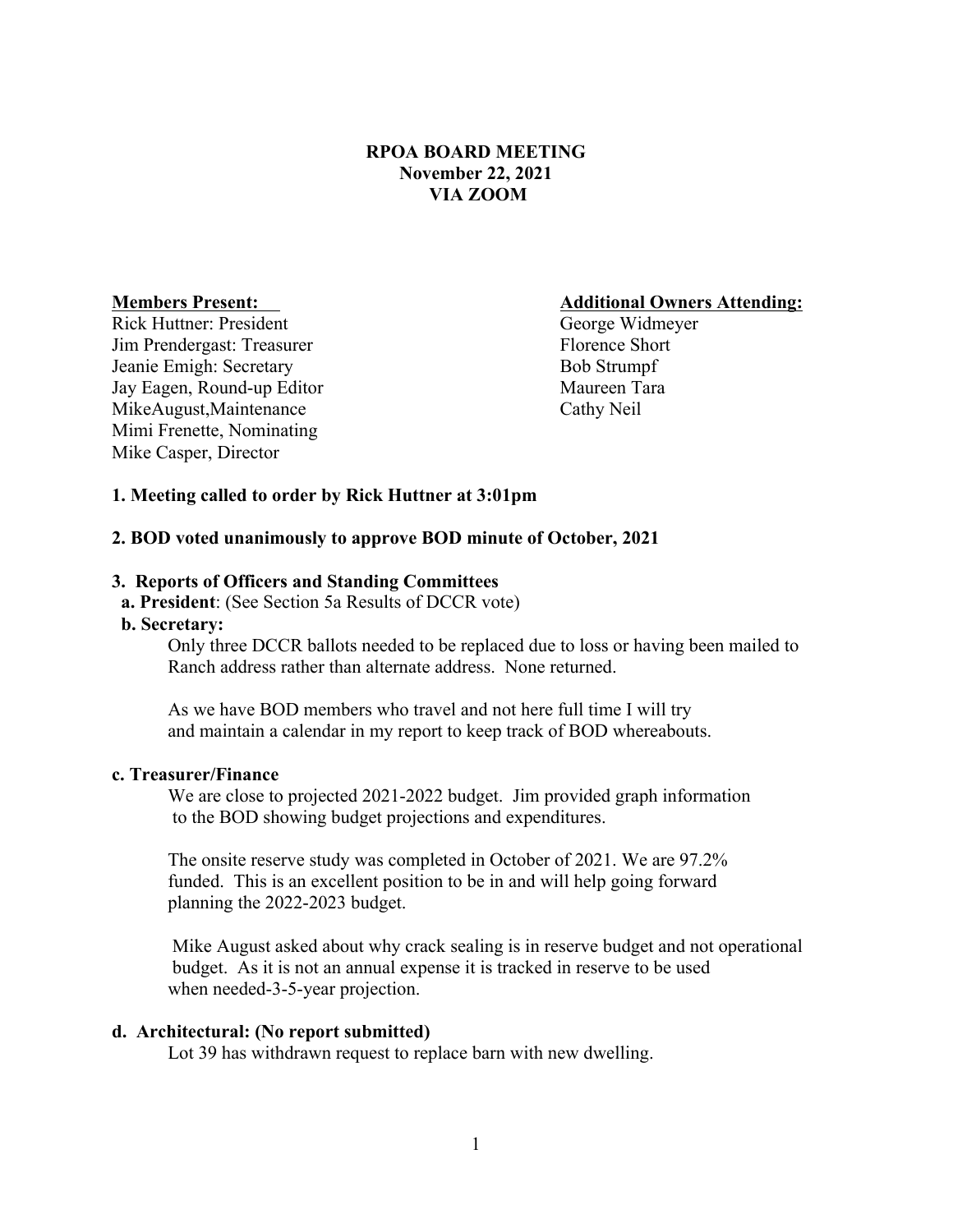## **e**. **Maintenance: Mike August**

Earthscape has completed their yearly work. Currently working with various committees to gather information for the 2022-2023 budget year.

## **f. Nominating: No report**

## **4. Old Business:**

- **a. Entrance Sign:** Working with Maureen Tara, we are close to getting a contract to install new sign next spring. As there are many steps in this process that affect cost every effort is being made to keep it within projected budget**.**
- **b. Brainstorm Account status**: Discussion about options, which are few. BOD moved to switch account to Network Solutions and George will work with Carol Lewin to move website and assign new email addresses for BOD.
- **c. Easement James Ranch**: Final paperwork has been signed and original will be placed in safety deposit box.
- **d. Holiday Party:** Won't be held this year due to health concerns. Jeanie will notify Eberharts and this will be announced in Upcoming Roundup.

## **5. New Business:**

- **a. Results of DCCR election & next steps**: Rick announced the results tabulated by Fredrick Zink: 70 voted yes; 8 voted no; and 6 returned unmarked ballots. A 2/3 yes vote of homeowners is required for passage. This number is 72. Discussion was held as to whether another mail vote should be held or hold vote at June 2022 annual meeting. BOD voted in favor of holding next DCCR election at June annual meeting. Thanks to Desiree Collins and George Widmeyer for all their work on this issue. The results of the election will be announced in upcoming edition of the Roundup.
- b. **Mike Casper resignation**: Mike resigned from the BOD on Oct 23, 2022 as he has sold his home. Thank you, Mike, for your service.
- **c. Vandalism in the reserve**: Jeanie reviewed the two recent incidents of cars having their tires slashed while parked in the reserve. Both cars belonged to visitors of Ranch owners. Over a year ago a Ranch visitors car was keyed while parked in the reserve. The BOD approved the formation of an ad hoc committee to review these situations and make a recommendation back to BOD at January meeting that could include placing a video camera in the parking area.